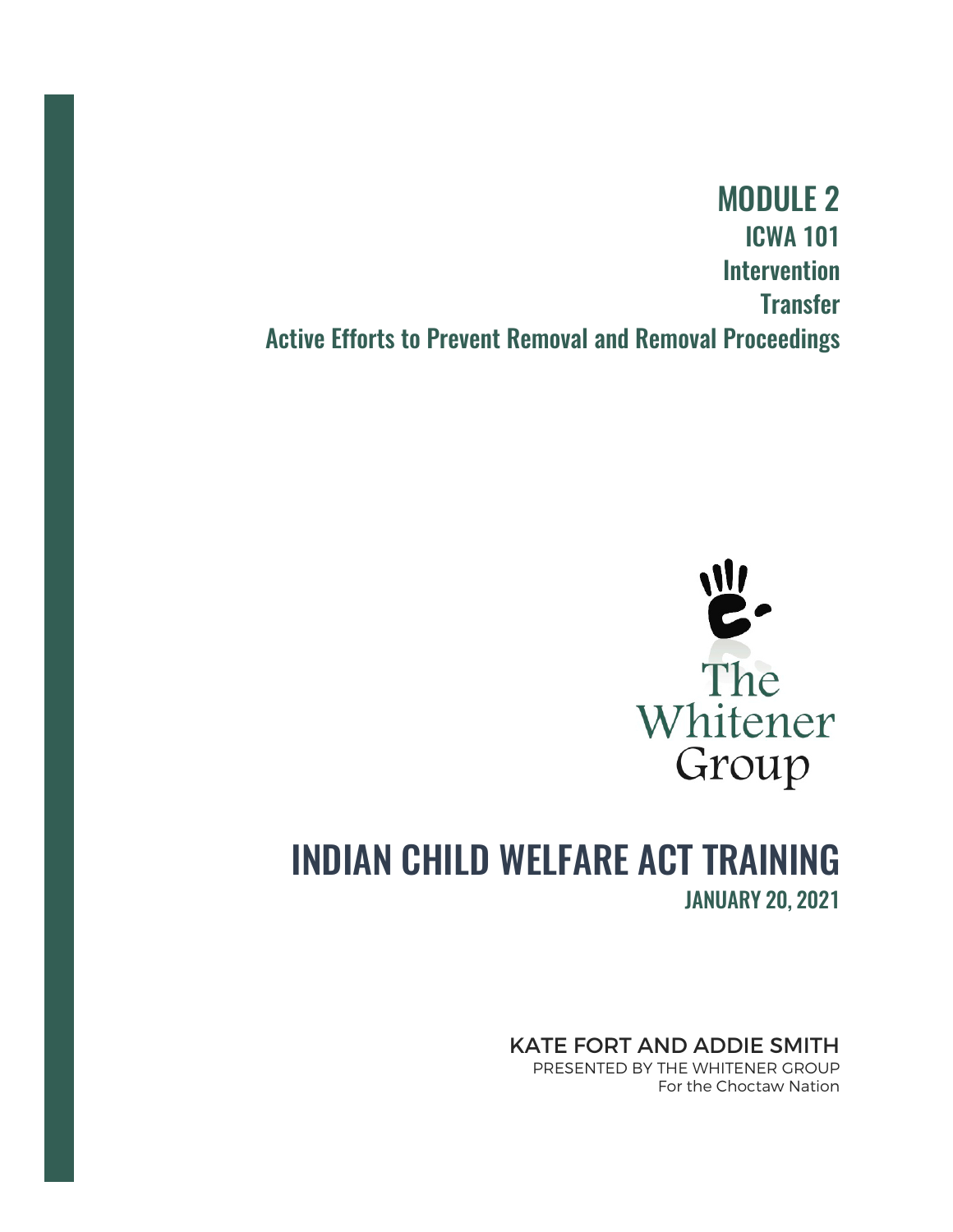# **Introduction**

## Individual Reflection: Opening

Take a minute to jot down answers to these questions—don't over think them.

 $\_$  , and the set of the set of the set of the set of the set of the set of the set of the set of the set of the set of the set of the set of the set of the set of the set of the set of the set of the set of the set of th

 $\mathcal{L}_\mathcal{L} = \mathcal{L}_\mathcal{L} = \mathcal{L}_\mathcal{L} = \mathcal{L}_\mathcal{L} = \mathcal{L}_\mathcal{L} = \mathcal{L}_\mathcal{L} = \mathcal{L}_\mathcal{L} = \mathcal{L}_\mathcal{L} = \mathcal{L}_\mathcal{L} = \mathcal{L}_\mathcal{L} = \mathcal{L}_\mathcal{L} = \mathcal{L}_\mathcal{L} = \mathcal{L}_\mathcal{L} = \mathcal{L}_\mathcal{L} = \mathcal{L}_\mathcal{L} = \mathcal{L}_\mathcal{L} = \mathcal{L}_\mathcal{L}$ 

 $\mathcal{L}_\mathcal{L} = \mathcal{L}_\mathcal{L} = \mathcal{L}_\mathcal{L} = \mathcal{L}_\mathcal{L} = \mathcal{L}_\mathcal{L} = \mathcal{L}_\mathcal{L} = \mathcal{L}_\mathcal{L} = \mathcal{L}_\mathcal{L} = \mathcal{L}_\mathcal{L} = \mathcal{L}_\mathcal{L} = \mathcal{L}_\mathcal{L} = \mathcal{L}_\mathcal{L} = \mathcal{L}_\mathcal{L} = \mathcal{L}_\mathcal{L} = \mathcal{L}_\mathcal{L} = \mathcal{L}_\mathcal{L} = \mathcal{L}_\mathcal{L}$ 

 $\_$  , and the set of the set of the set of the set of the set of the set of the set of the set of the set of the set of the set of the set of the set of the set of the set of the set of the set of the set of the set of th

One thing I do every day for my own self-care is:

One reason why (or how) ICWA helps Choctaw families is:

One reason why it is important for me to understand ICWA is:

One thing I learned last week that I don't want to forget it: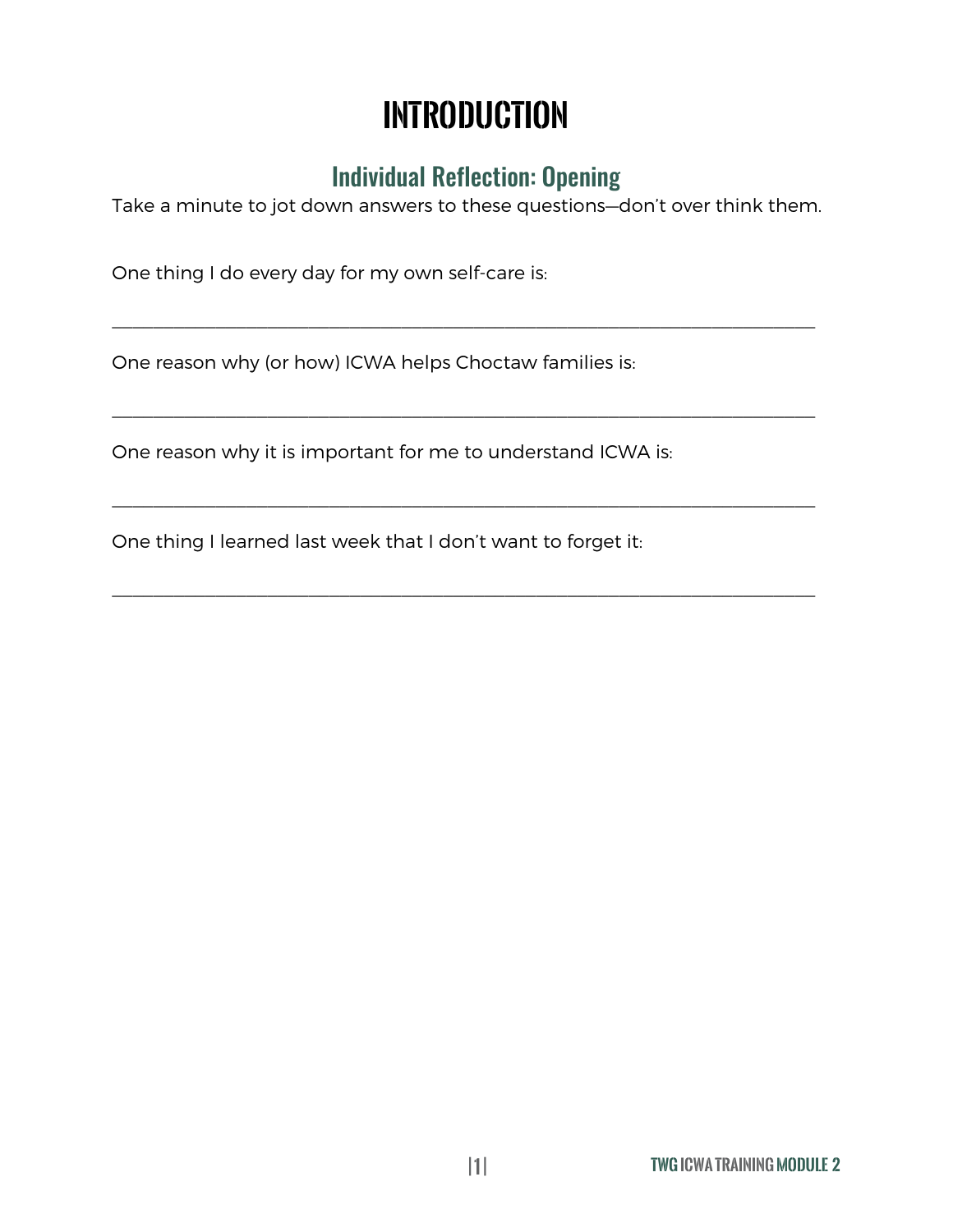# **LECTURE**

# **Topic 1: ICWA 101**

# **LECTURE TAKEAWAYS**

## **ICWA** protects tribal jurisdiction in child welfare cases and provides a process to transfer any case from the state court to tribal court

In non-PL 280 states the tribe has jurisdiction when the child is either domicile on the reservation or a ward of tribal court

## ICWA applies when an "Indian Child" is in a "Child Custody Proceeding"

#### **Indian Child**

Child who is a member of a tribe OR eligible for membership and whose parent is a member

#### **Child Custody Proceeding**

- » Foster Care Placement (includes Guardianships);
- » Termination of Parental Rights;
- » Pre-adoptive Placement:
- » Adoption Proceeding

Tribes have the right to intervene in state ICWA cases which makes them a party to the case

### Major Elements of ICWA that Apply at **Child Custody Proceedings:**

- » Inquiry/Notice
- » Active Efforts
- Testimony of a Qualified Expert Witness
- Heightened Burden of Proof
- **Placement Preferences**

At an "Emergency Removal" there is a special burden for removal or placement of a child

If the Flements of ICWA described above (except placement preferences) are not followed the hearing may be invalidated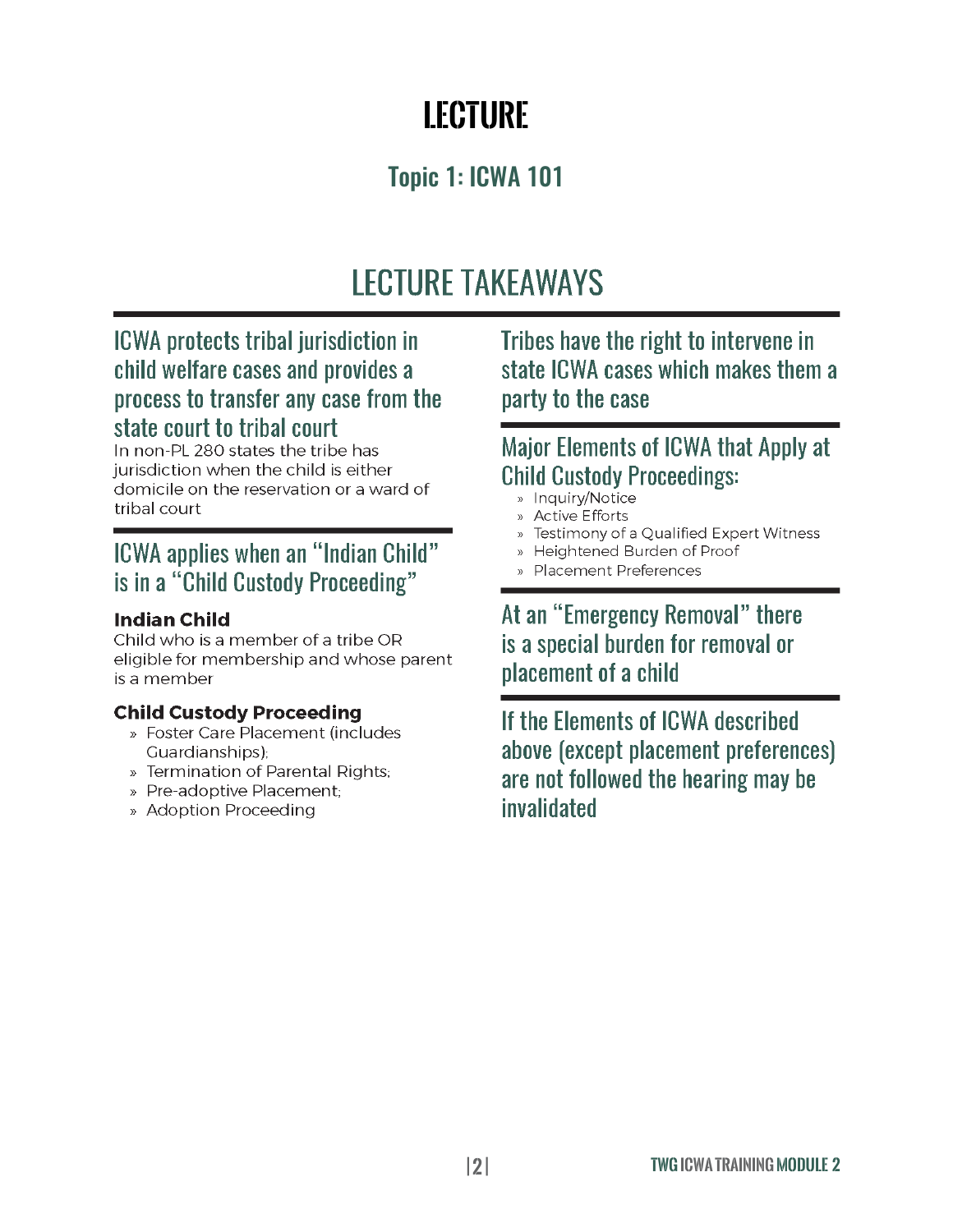#### **MATERIALS**

- BIA ICWA Quick Reference
- · Oklahoma Child Welfare Services ICWA Overview
- BIA Guidelines for Implementing the Indian Child Welfare Act
- NICWA Guide to ICWA Compliance

**RELEVANT CITATION(S) ICWA** 25 USC § 1901 et seq Federal Law (ICWA)

**Federal Regulations** 25 CFR § 23 et seq. **Federal ICWA Regulations** 

**OICWA** OK. Stat. 10 § 40. et seq Oklahoma ICWA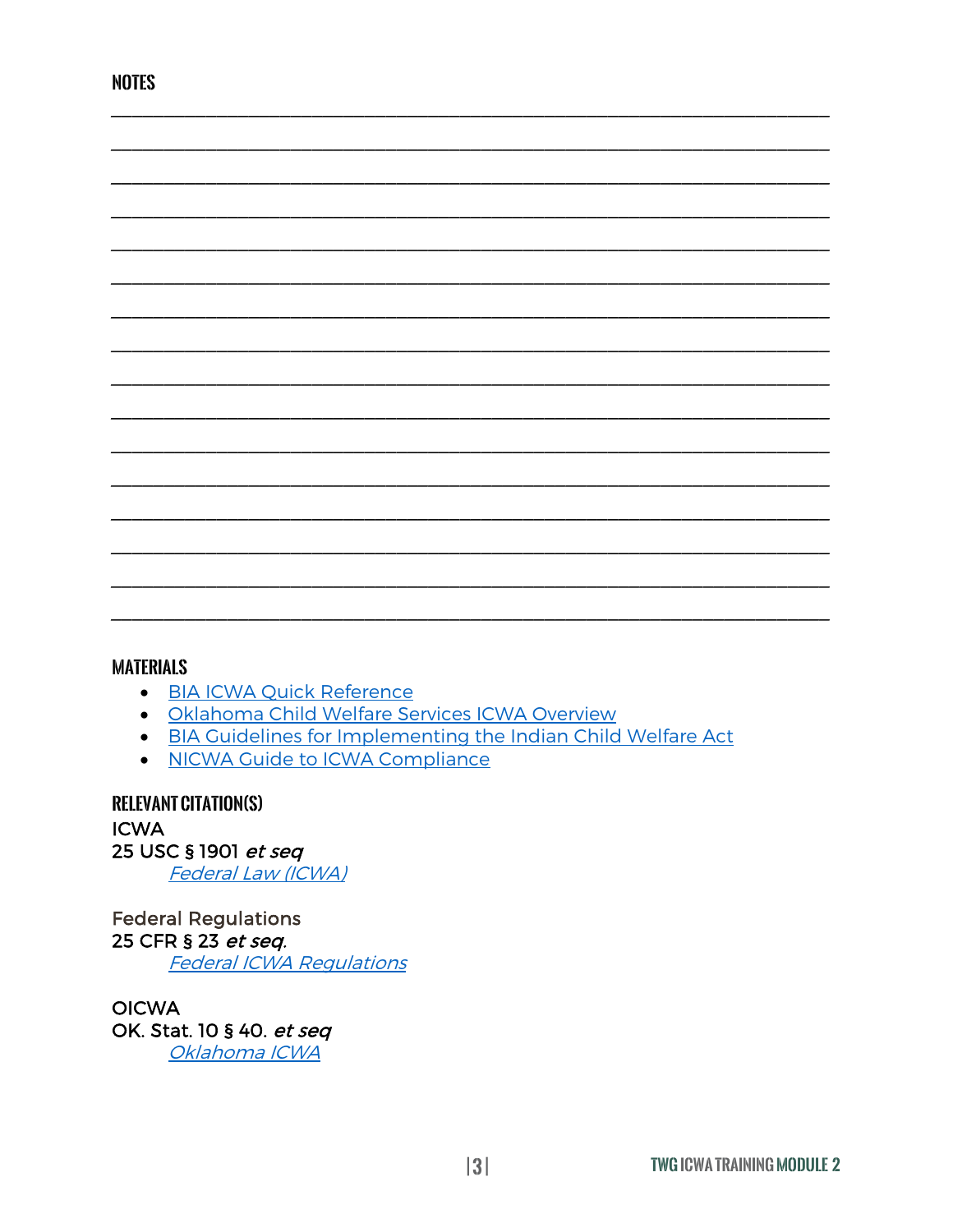# **Topic 2: Intervention**

# **LECTURE TAKEAWAYS**

| Tribe has the right to intervene at any<br>point in time              | When a tribe intervenes, it is<br>guaranteed all the privileges of any<br>other legal party |  |
|-----------------------------------------------------------------------|---------------------------------------------------------------------------------------------|--|
| It need not be an attorney who<br>participates on behalf of the tribe | Alternative methods of participation in                                                     |  |
| but an attorney may be more effective,<br>especially in court         | court and meetings should be allowed<br>to facilitate intervention                          |  |
|                                                                       |                                                                                             |  |

**NOTES**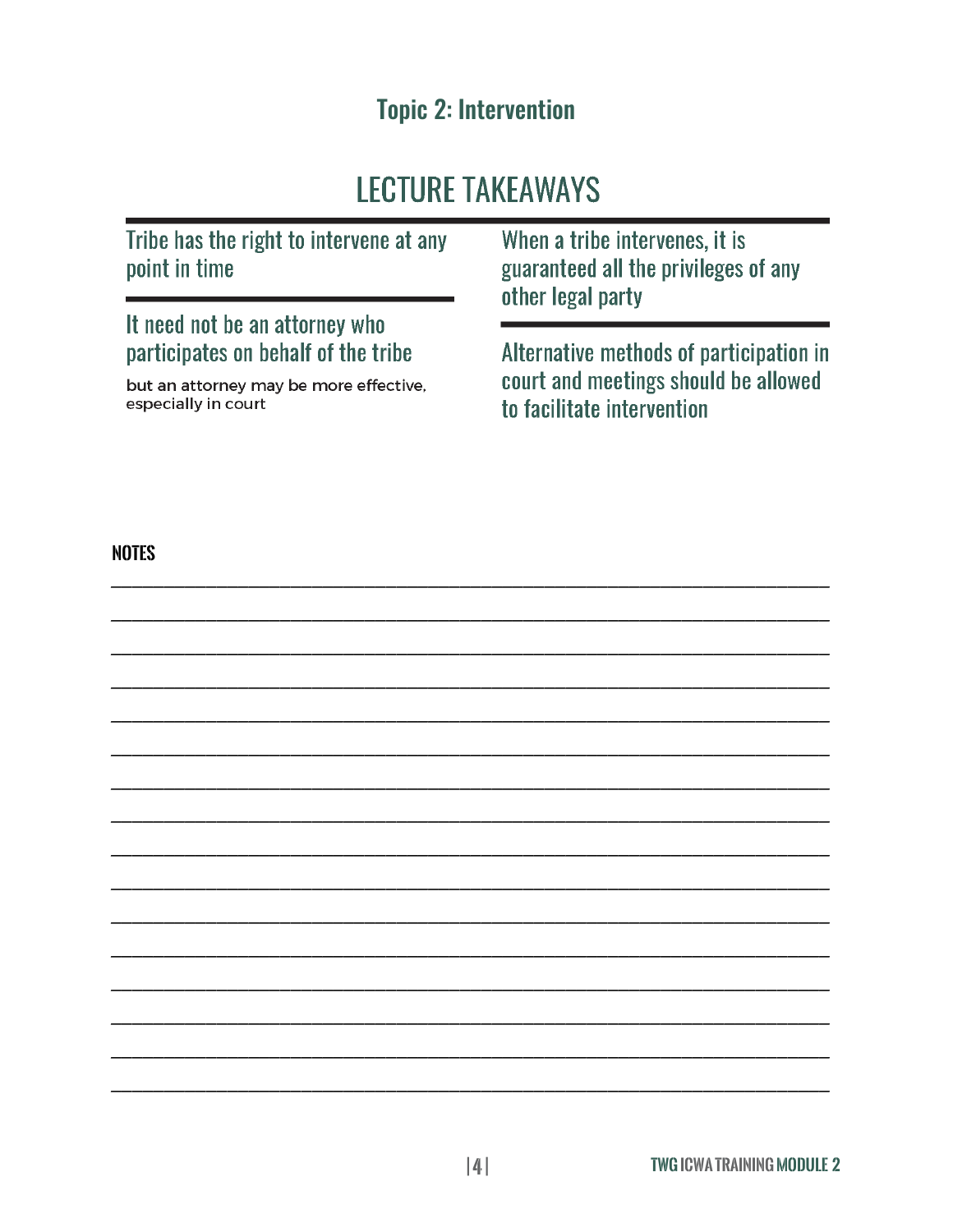#### **Materials**

#### • [OAC 340:75-19-6 Tribal Intervention](https://oklahoma.gov/okdhs/library/policy/current/oac-340/chapter-75/subchapter-19/tribal-intervention-in-state-court-proceedings-and-tribal-inspection-of-oklahoma-department-of-human-services-okdhs-records-without-a-court-order.html)

#### **Relevant Citation(s)**

#### ICWA

#### 25 USC § 1911 Indian tribe jurisdiction over Indian child custody proceedings. (c) State court proceedings; intervention

In any State court proceeding for the foster care placement of, or termination of parental rights to, an Indian child, the Indian custodian of the child and the Indian child's tribe shall have a right to intervene at any point in the proceeding.

#### 25 USC § 1912 Pending Court Proceedings

#### (c) Examination of reports or other documents.

Each party to a foster care placement or termination of parental rights proceeding under State law involving an Indian child shall have the right to examine all reports or other documents filed with the court upon which any decision with respect to such action may be based.

#### Federal Regulations

#### 25 CFR § 23.133 Should courts allow participation by alternative methods?

If it possesses the capability, the court should allow alternative methods of participation in State-court child custody proceedings involving an Indian child, such as participation by telephone, videoconferencing, or other methods.

#### 25 CFR § 23.134 Who has access to reports and records during a proceeding?

Each party to an emergency proceeding or a foster-care-placement or termination-of-parental-rights proceeding under State law involving an Indian child has a right to timely examine all reports and other documents filed or lodged with the court upon which any decision with respect to such action may be based.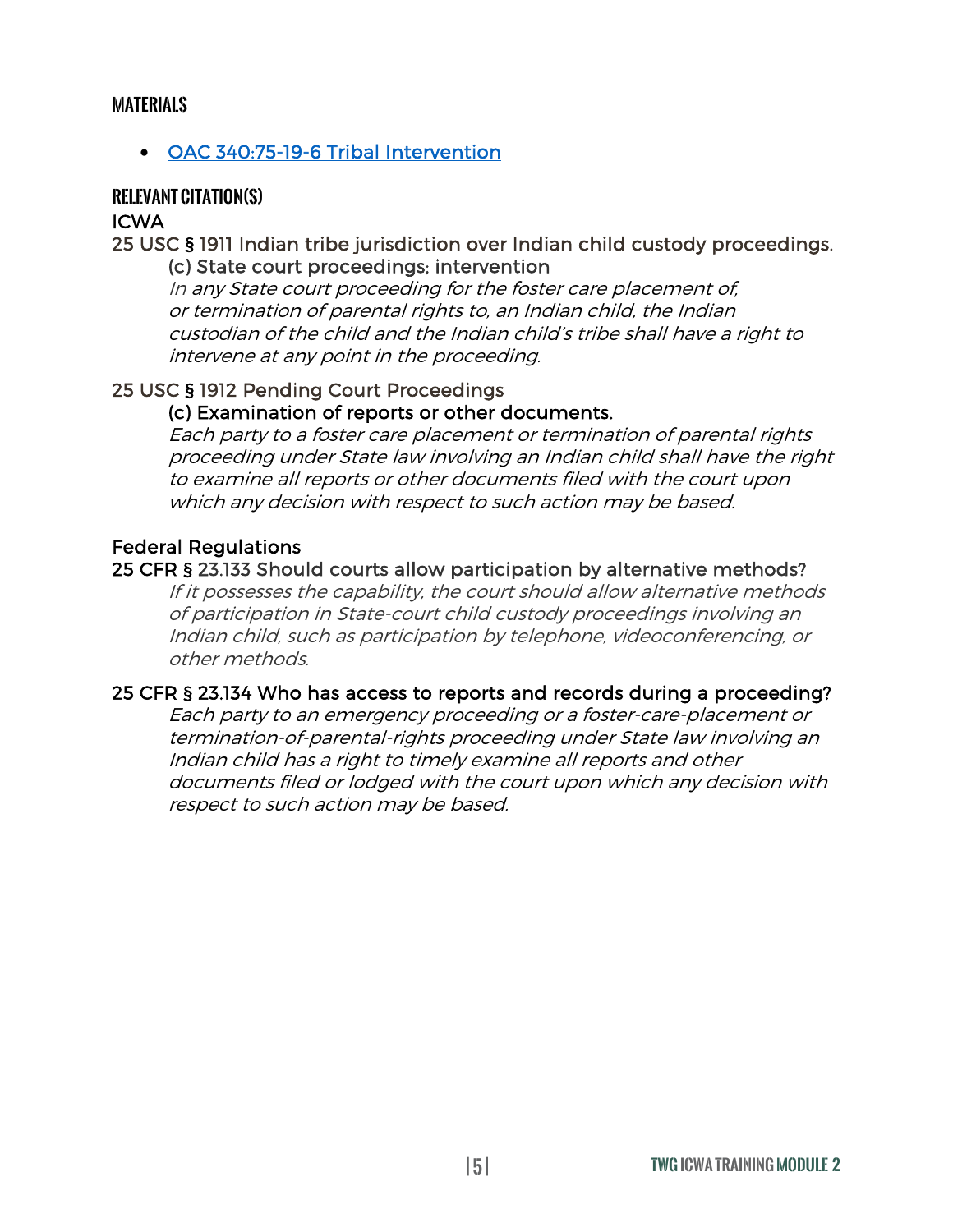# **Topic 3: Transfer**

# **LECTURE TAKEAWAYS**

### **Transfer is the default**

Parent, the Indian custodian, or the Tribe may request transfer

The right to request a is available at any stage in each foster-care or termination-of-parental-rights proceeding

### Tribe must be notified in writing of the transfer petition

Court may request a timely response regarding declination of the transfer.

## Court may only decline to transfer if

- » Tribe Declines
- » Parent Objects
- » There is a finding of good cause

### Transfer is a jurisdictional not a substantive question

Good Cause may not be:

- » Whether the proceeding is at an advanced stage if the Indian child's parent, Indian custodian, or Tribe did not receive notice until an advanced stage
- » Whether there have been prior proceedings and no request for transfer:
- Whether transfer will change the placement of the child:
- The child's cultural connections with the tribe or its reservation; or
- » SES conditions or any negative perception of Tribal social services/court systems.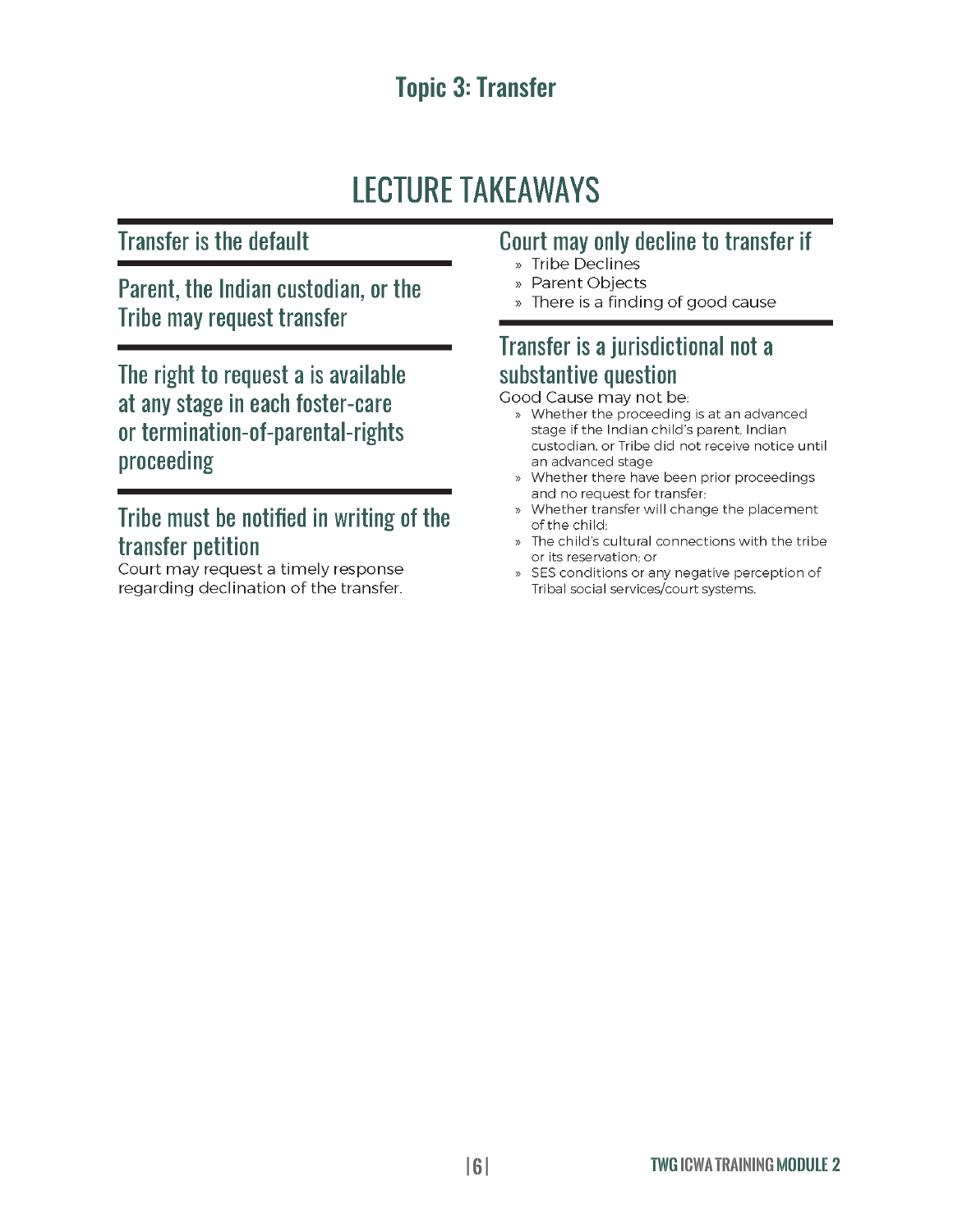| <b>NOTES</b> |  |
|--------------|--|
|              |  |
|              |  |
|              |  |
|              |  |
|              |  |
|              |  |
|              |  |
|              |  |
|              |  |
|              |  |
|              |  |
|              |  |
|              |  |
|              |  |
|              |  |
|              |  |
|              |  |
|              |  |
|              |  |
|              |  |
|              |  |
|              |  |
|              |  |
|              |  |
|              |  |
|              |  |
|              |  |
|              |  |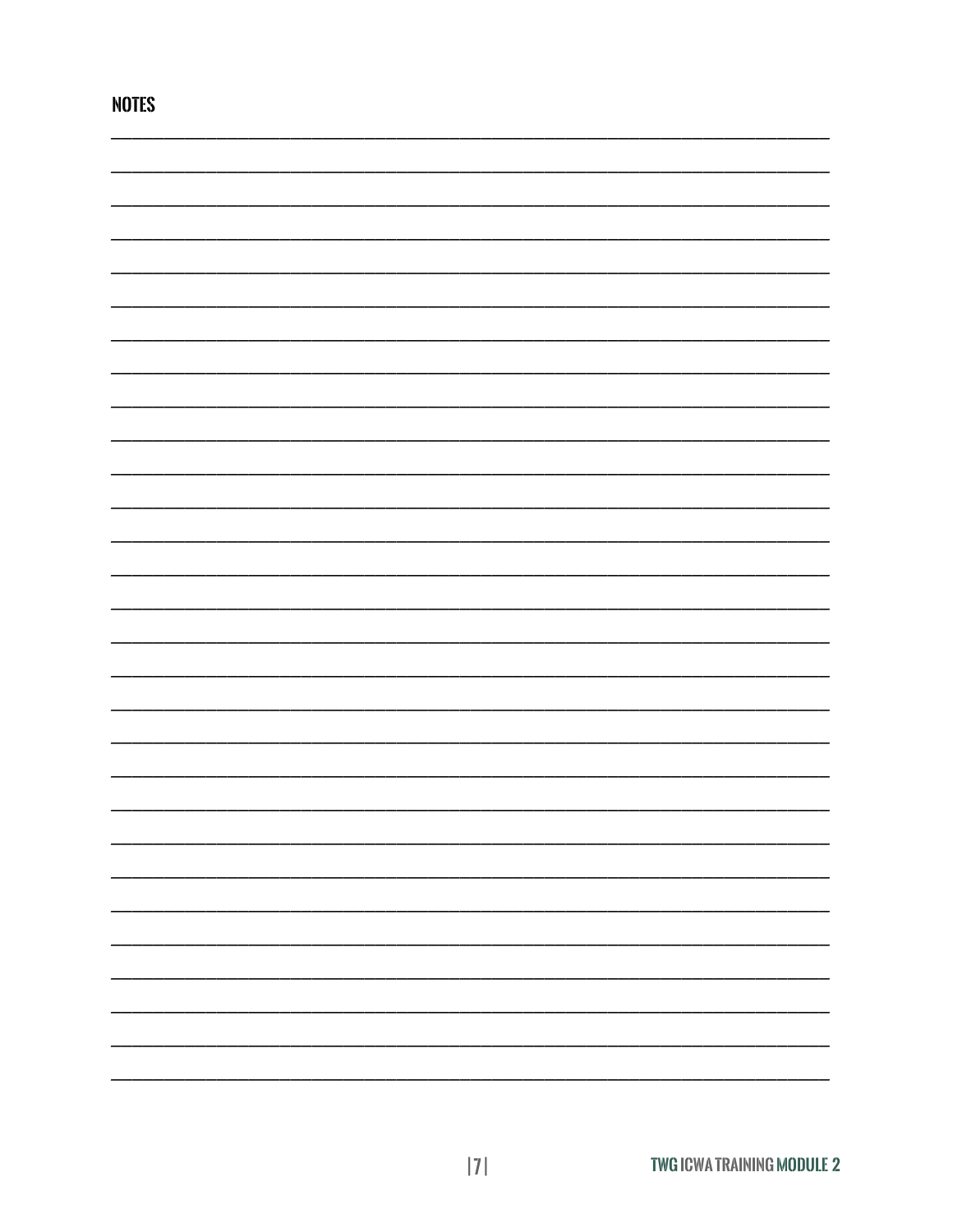#### **Materials**

• [OAC 340:75-19-7 Transfer of proceeding to tribal court](https://oklahoma.gov/okdhs/library/policy/current/oac-340/chapter-75/subchapter-19/transfer-of-jurisdiction.html)

#### **Relevant Citation(s)**

#### ICWA

#### 25 USC § 1911. Indian tribe jurisdiction over Indian child custody proceedings (b) Transfer of proceedings; declination by tribal court.

In any State court proceeding for the foster care placement of, or termination of parental rights to, an Indian child not domiciled or residing within the reservation of the Indian child's tribe, the court, in the absence of good cause to the contrary, shall transfer such proceeding to the jurisdiction of the tribe, absent objection by either parent, upon the petition of either parent or the Indian custodian or the Indian child's tribe: Provided, That such transfer shall be subject to declination by the tribal court of such tribe.

#### Federal Regulations

#### 25 CFR § 23.115 How are petitions for transfer of a proceeding made?

(a) Either parent, the Indian custodian, or the Indian child's Tribe may request, at any time, orally on the record or in writing, that the State court transfer a foster-care or termination-of parental-rights proceeding to the jurisdiction of the child's Tribe.

(b) The right to request a transfer is available at any stage in each fostercare or termination-of-parental-rights proceeding.

#### 25 CFR § 23.116 What happens after a petition for transfer is made?

Upon receipt of a transfer petition, the State court must ensure that the Tribal court is promptly notified in writing of the transfer petition. This notification may request a timely response regarding whether the Tribal court wishes to decline the transfer.

#### 25 CFR § 23.117 What are the criteria for ruling on transfer petitions?

Upon receipt of a transfer petition from an Indian child's parent, Indian custodian, or Tribe, the State court must transfer the child-custody proceeding unless the court determines that transfer is not appropriate because one or more of the following criteria are met:

(a) Either parent objects to such transfer;

(b) The Tribal court declines the transfer; or

(c) Good cause exists for denying the transfer.

#### 25 CFR § 23.118 How is a determination of ''good cause'' to deny transfer made?

(a) If the State court believes, or any party asserts, that good cause to deny transfer exists, the reasons for that belief or assertion must be stated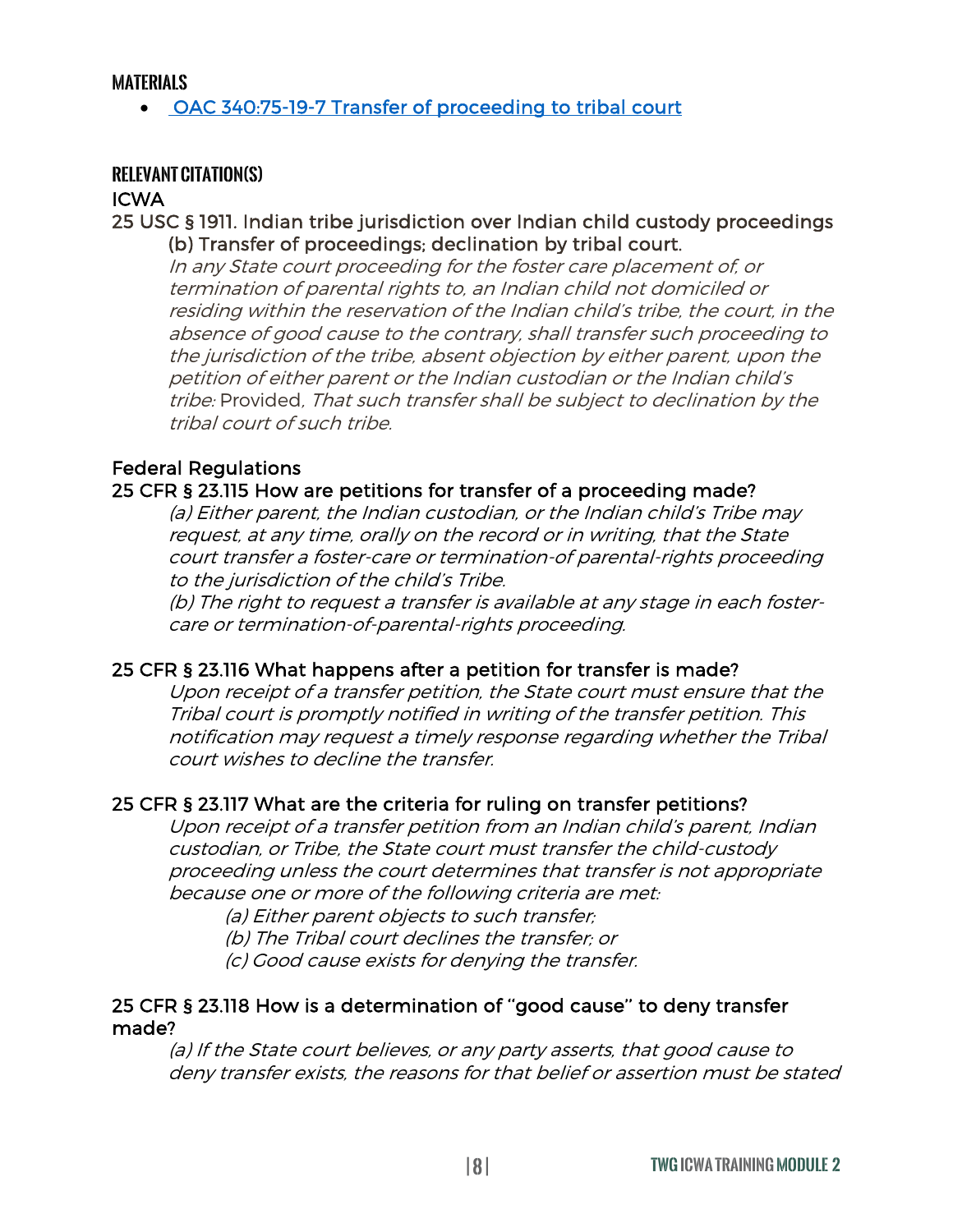orally on the record or provided in writing on the record and to the parties to the child custody proceeding.

(b) Any party to the child-custody proceeding must have the opportunity to provide the court with views regarding whether good cause to deny transfer exists.

(c) In determining whether good cause exists, the court must not consider:

(1) Whether the foster-care or termination-of-parental-rights proceeding is at an advanced stage if the Indian child's parent, Indian custodian, or Tribe did not receive notice of the childcustody proceeding until an advanced stage;

(2) Whether there have been prior proceedings involving the child for which no petition to transfer was filed;

(3) Whether transfer could affect the placement of the child; (4) The Indian child's cultural connections with the Tribe or its reservation; or

(5) Socioeconomic conditions or any negative perception of Tribal or BIA social services or judicial systems.

(d) The basis for any State-court decision to deny transfer should be stated orally on the record or in a written order.

#### 25 CFR § 23.119 What happens after a petition for transfer is granted?

(a) If the Tribal court accepts the transfer, the State court should expeditiously provide the Tribal court with all records related to the proceeding, including, but not limited to, the pleadings and any court record.

(b) The State court should work with the Tribal court to ensure that the transfer of the custody of the Indian child and of the proceeding is accomplished smoothly and in a way that minimizes the disruption.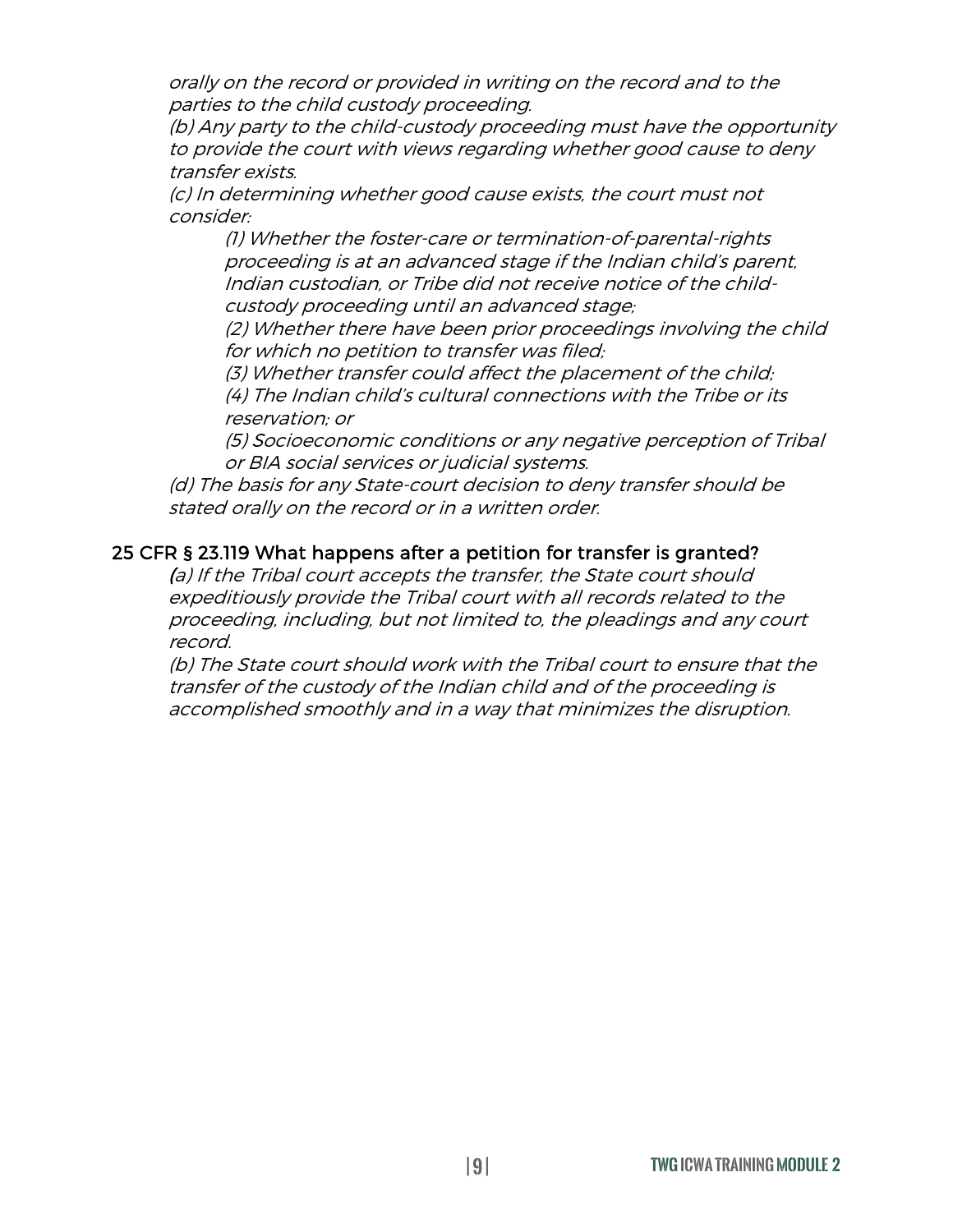# **Topic 4: Active Efforts to Prevent Removal** and Removal Proceedings

# **LECTURE TAKEAWAYS**

### Before the court can order guardianship placement, or termination of parental rights, the state must prove:

- » Active efforts have been made to reunify the family; and
- » That these efforts have proven unsuccessful

Active efforts must be document in detail in the record

### Active efforts are more than reasonable efforts

They are affirmative, active, thorough, and timely

## **Active efforts should**

- » Involve assisting the parent through the steps of a case plan and with accessing or developing the resources necessary to satisfy the case plan.
- » Be conducted in partnership with the Indian child and the Indian child's parents, extended family members, Indian custodians, and Tribe
- » Be provided in a manner consistent with the prevailing social and cultural conditions and way of life of the child's Tribe

**Federal Regulations provide a list of** active efforts examples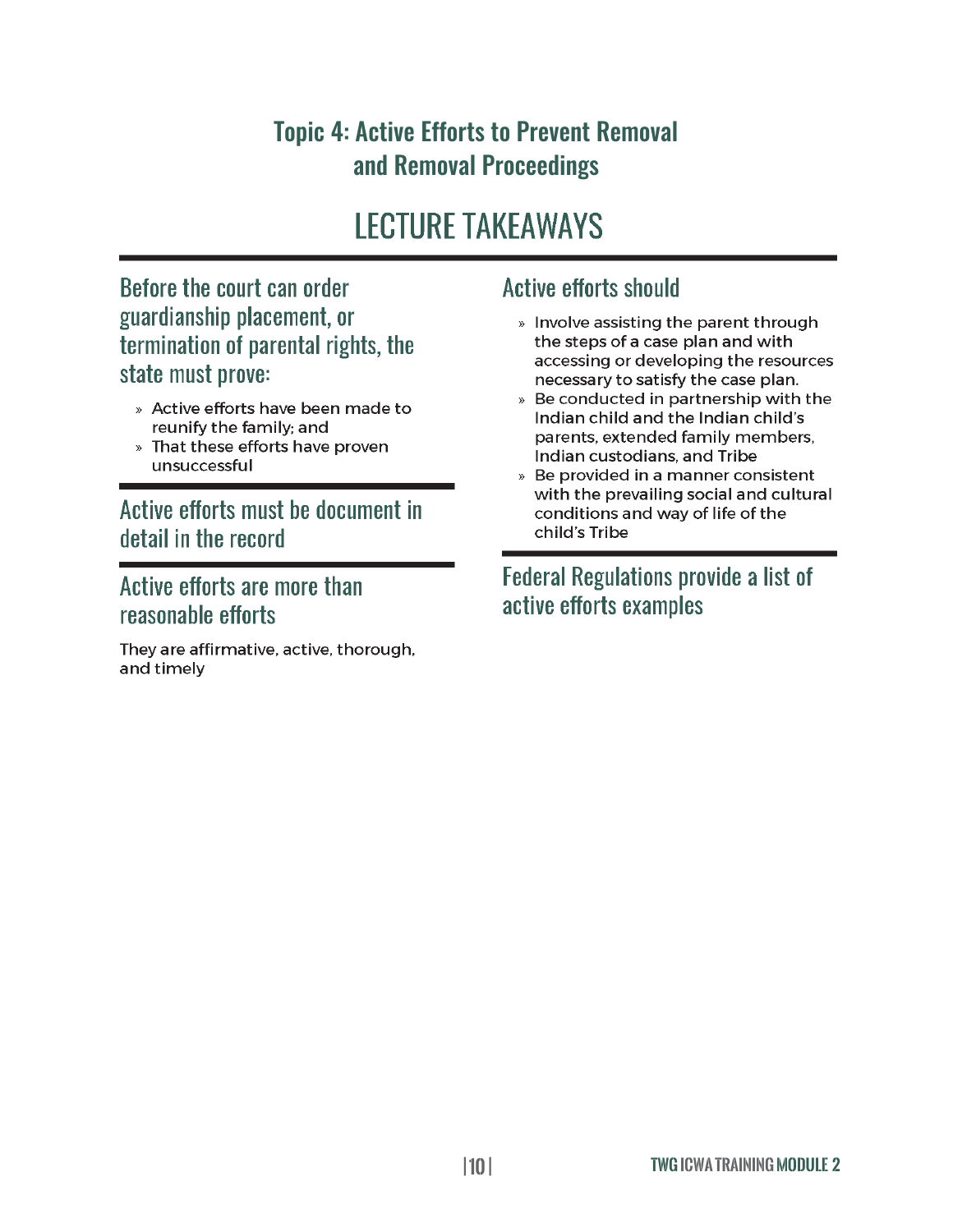|--|--|

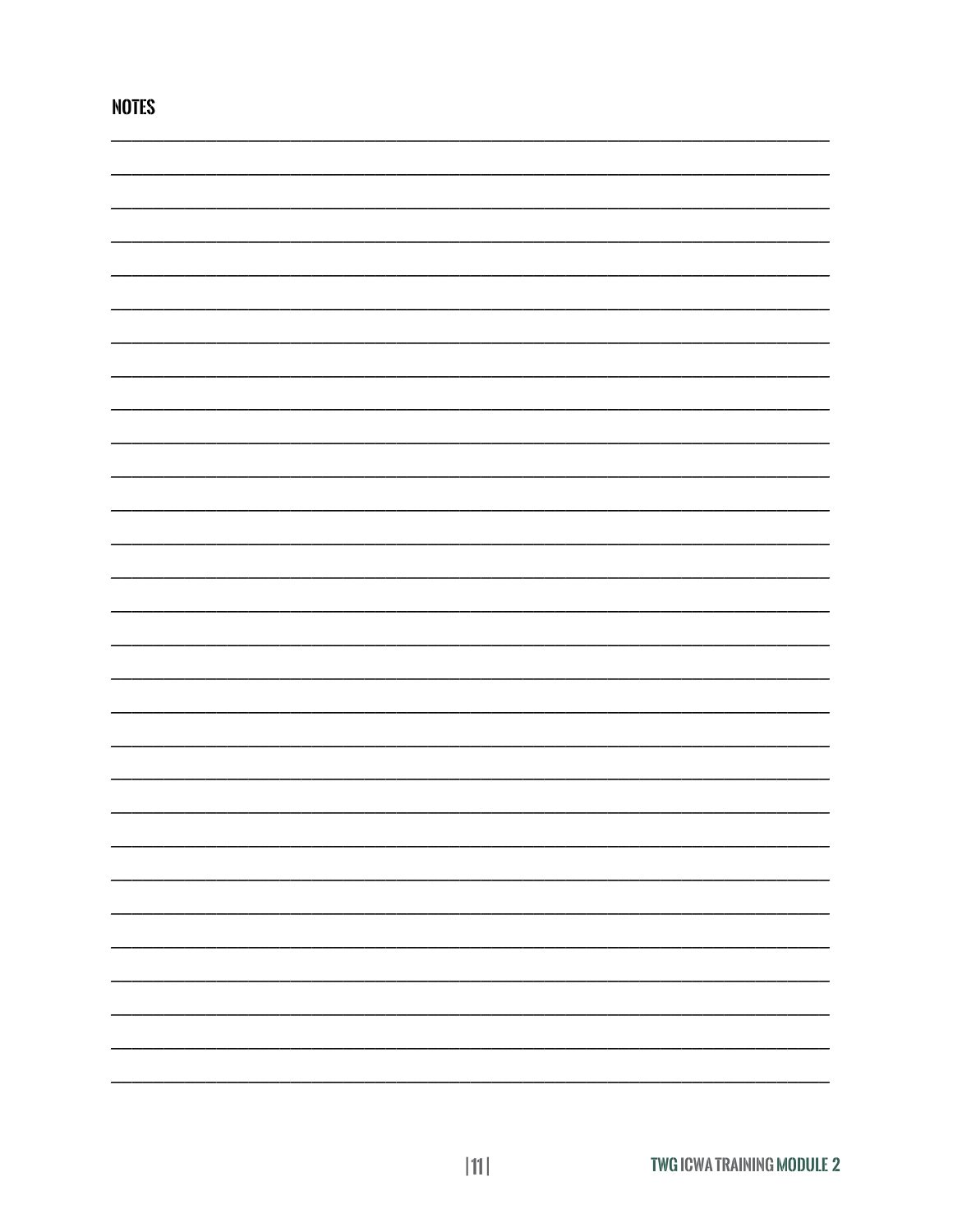#### **Materials**

- [BIA Quick Reference Sheet Active Efforts](https://www.bia.gov/sites/bia.gov/files/assets/bia/ois/ois/pdf/idc2-041405.pdf)
- [Family Justice Initiative Maintaining Active Efforts During COVID-19](https://familyjusticeinitiative.org/blog/active-efforts-in-icwa-cases-during-the-pandemic/)

#### **Relevant Citation(s)**

#### ICWA 25 USC § 1912(d) Remedial services and rehabilitative programs; preventive measures

Any party seeking to effect <sup>a</sup> foster care placement of… an Indian child under State law shall satisfy the court that active efforts have been made to provide remedial services and rehabilitative programs designed to prevent the breakup of the Indian family and that these efforts have proved unsuccessful.

#### Federal Regulations

25 CFR § 23.120 How does the State court ensure that active efforts have been made?

(a) Prior to ordering an involuntary foster-care placement and termination of parental rights,, the court must conclude that active efforts have been made to prevent the breakup of the Indian family and that those efforts have been unsuccessful. (b) Active efforts must be documented in detail in the record.

#### § 23.2 Definitions.

Active efforts means affirmative, active, thorough, and timely efforts intended primarily to maintain or reunite an Indian child with his or her family. Where an agency is involved in the child-custody proceeding, active efforts must involve assisting the parent or parents or Indian custodian through the steps of a case plan and with accessing or developing the resources necessary to satisfy the case plan. To the maximum extent possible, active efforts should be provided in a manner consistent with the prevailing social and cultural conditions and way of life of the Indian child's Tribe and should be conducted in partnership with the Indian child and the Indian child's parents, extended family members, Indian custodians, and Tribe. Active efforts are to be tailored to the facts and circumstances of the case and may include, for example:

(1) Conducting a comprehensive assessment of the circumstances of the Indian child's family, with a focus on safe reunification as the most desirable goal;

(2) Identifying appropriate services and helping the parents to overcome barriers, including actively assisting the parents in obtaining such services;

(3) Identifying, notifying, and inviting representatives of the Indian child's Tribe to participate in providing support and services to the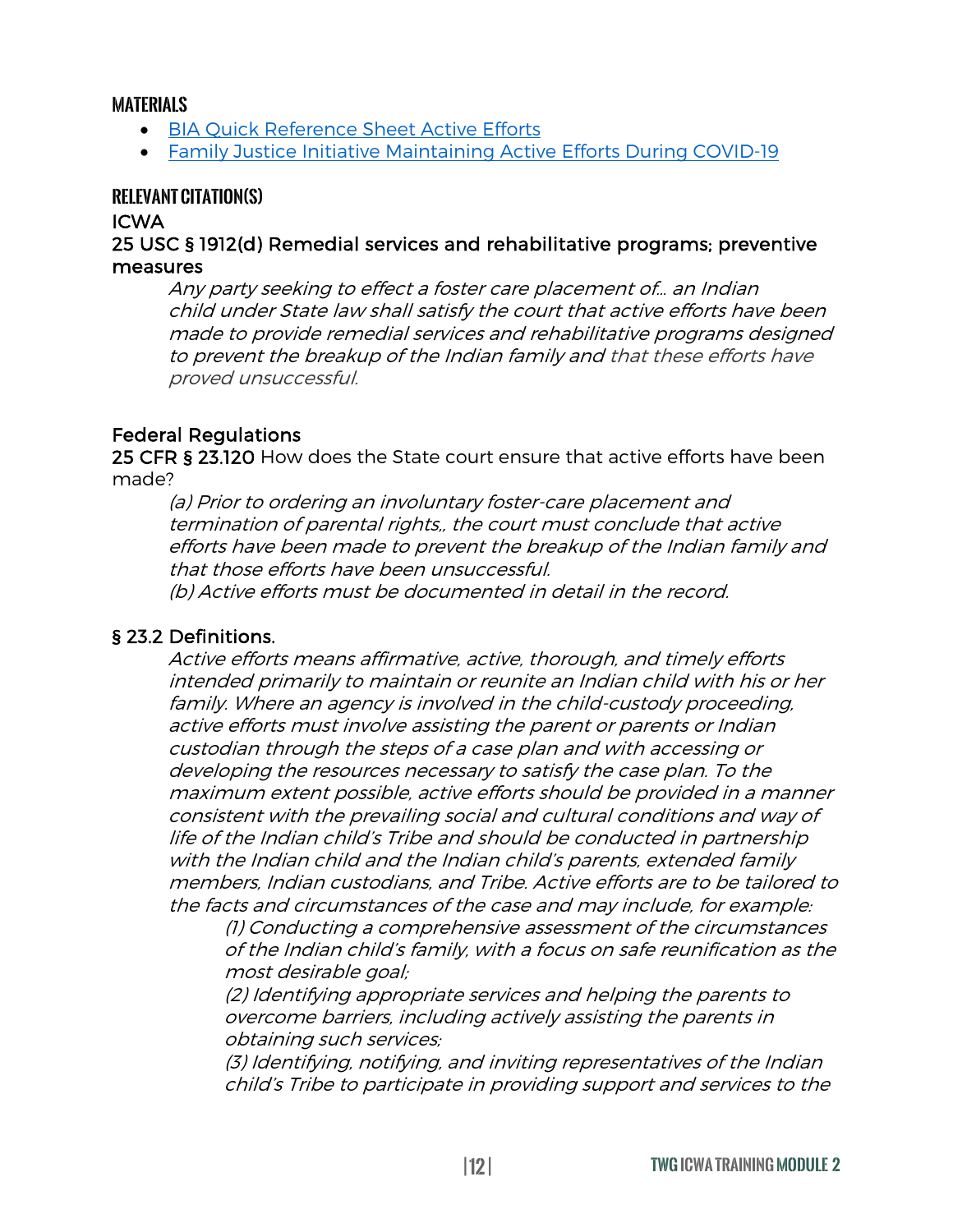Indian child's family and in family team meetings, permanency planning, and resolution of placement issues;

(4) Conducting or causing to be conducted a diligent search for the Indian child's extended family members, and contacting and consulting with extended family members to provide family structure and support for the Indian child and the Indian child's parents;

(5) Offering and employing all available and culturally appropriate family preservation strategies and facilitating the use of remedial and rehabilitative services provided by the child's Tribe;

(6) Taking steps to keep siblings together whenever possible; (7) Supporting regular visits with parents or Indian custodians in the most natural setting possible as well as trial home visits of the Indian child during any period of removal, consistent with the need to ensure the health, safety, and welfare of the child;

(8) Identifying community resources including housing, financial, transportation, mental health, substance abuse, and peer support services and actively assisting the Indian child's parents or, when appropriate, the child's family, in utilizing and accessing those resources;

(9) Monitoring progress and participation in services; (10) Considering alternative ways to address the needs of the Indian child's parents and, where appropriate, the family, if the optimum services do not exist or are not available; (11) Providing post-reunification services and monitoring.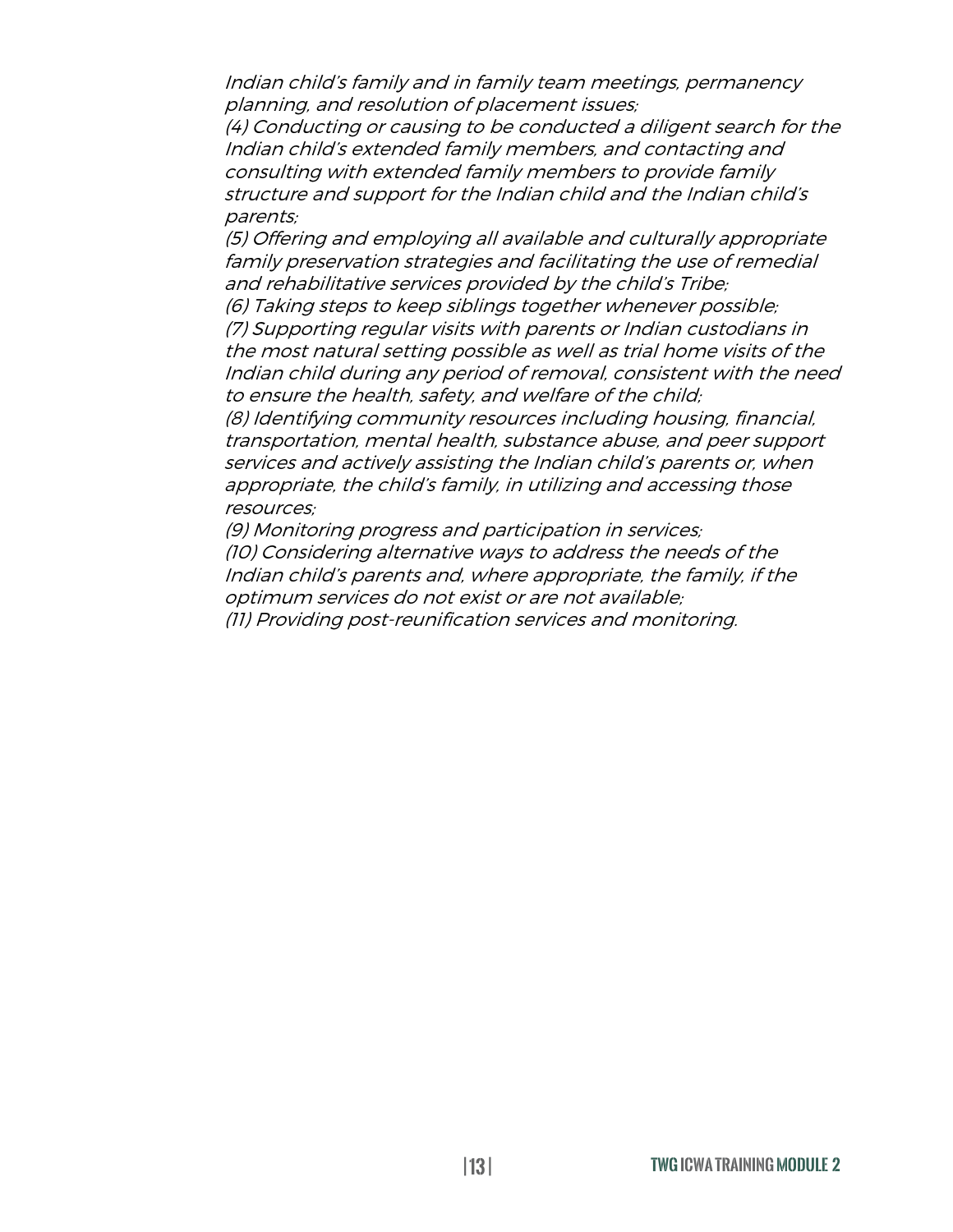# **Small Group Learning**

Discussion 1: Intervention

(20 min) 12:10-12:30

Activity: Rank 'em up!

#### Rank the considerations for deciding whether to intervene and discuss:

Distance of the case from Choctaw Nation

\_\_\_\_\_ Staff Capacity

\_\_\_\_\_ Relationship with the state/state worker

\_\_\_\_\_ Current trajectory/permanency plan in the case

\_\_\_\_\_ Clear Legal Issues/Lack of ICWA compliance

Lack of state understanding of the culture of the family

Discussion: At Choctaw who decides whether and when to intervene in a state ICWA case? What is Choctaw's process for deciding when to formally intervene?

- a. Is this process written down anywhere (Code? Policies? Procedures? Internal memo?)
- b. How is the decision to intervene communicated to relevant Choctaw Departments (Social Services, Legal, Enrollment, etc.)?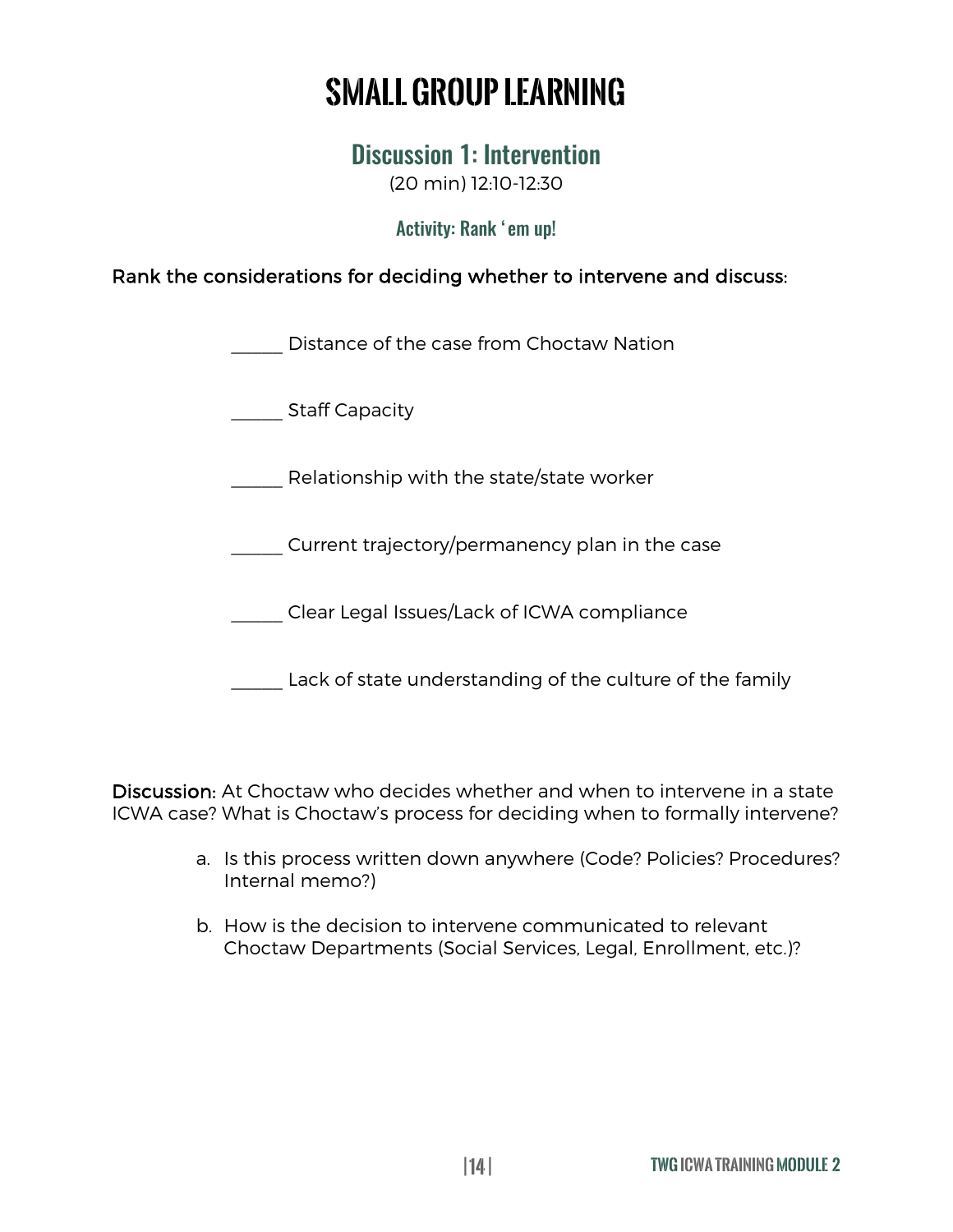## Discussion 2: Transfer

(20 min) 12:40-1:00

#### Activity: Break it down now.

What are the major difference between how a child welfare case is handled by Oklahoma v. Choctaw? What laws/policies are different? What processes are different? What other things are different?

|                                                                | <b>Choctaw</b> | <b>State</b> |
|----------------------------------------------------------------|----------------|--------------|
| Active Efforts are provided                                    |                |              |
| Adjudication is by Clear and<br><b>Convincing Evidence</b>     |                |              |
| TPR requires proof Beyond a<br>Reasonable Doubt                |                |              |
| Guardianships more<br>common/favored than<br>TPR/Adoption      |                |              |
| <b>Tribal Customary Adoption</b><br>is available               |                |              |
| Specialty Court (e.g., family<br>treatment court) is available |                |              |
| Parents are provided<br>Attorneys                              |                |              |
| Children are provided<br><b>GALs/Attys</b>                     |                |              |
| Known systemic bias                                            |                |              |
| Large dockets/High<br>caseloads                                |                |              |
| Law and Practice is more<br>about Family Preservation          |                |              |
| Law and Practice is more<br>about Child Safety                 |                |              |
|                                                                |                |              |
|                                                                |                |              |
|                                                                |                |              |
|                                                                |                |              |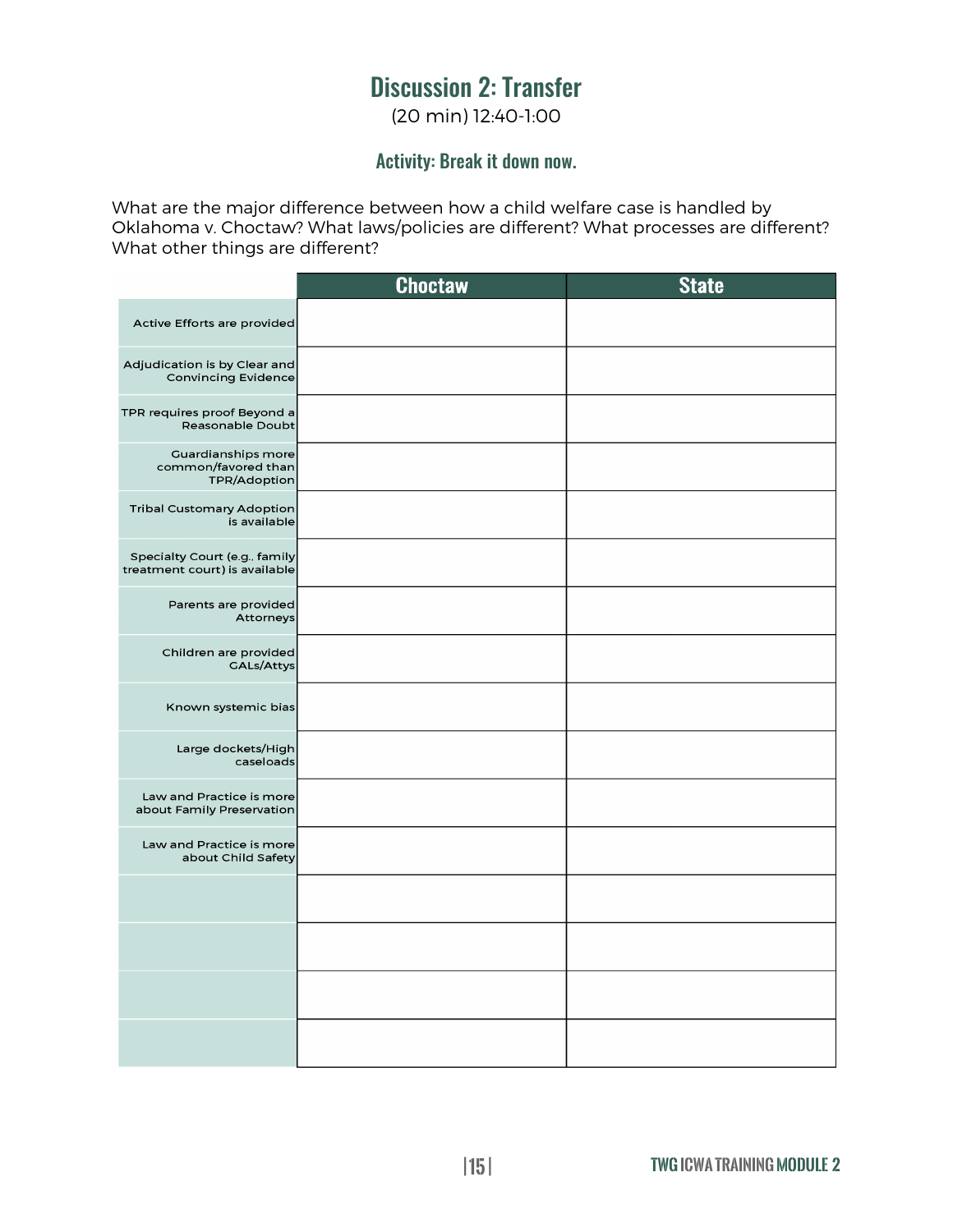Discussion: What do you think Oklahoma case workers, attorneys, and lawyers know about the Choctaw child welfare program, court and child welfare code? What do other state's case workers, attorneys and lawyers know?

- a. How does Choctaw educate its state partners about its child welfare program, court and code?
- b. How does Choctaw advocate for transfer to tribal court?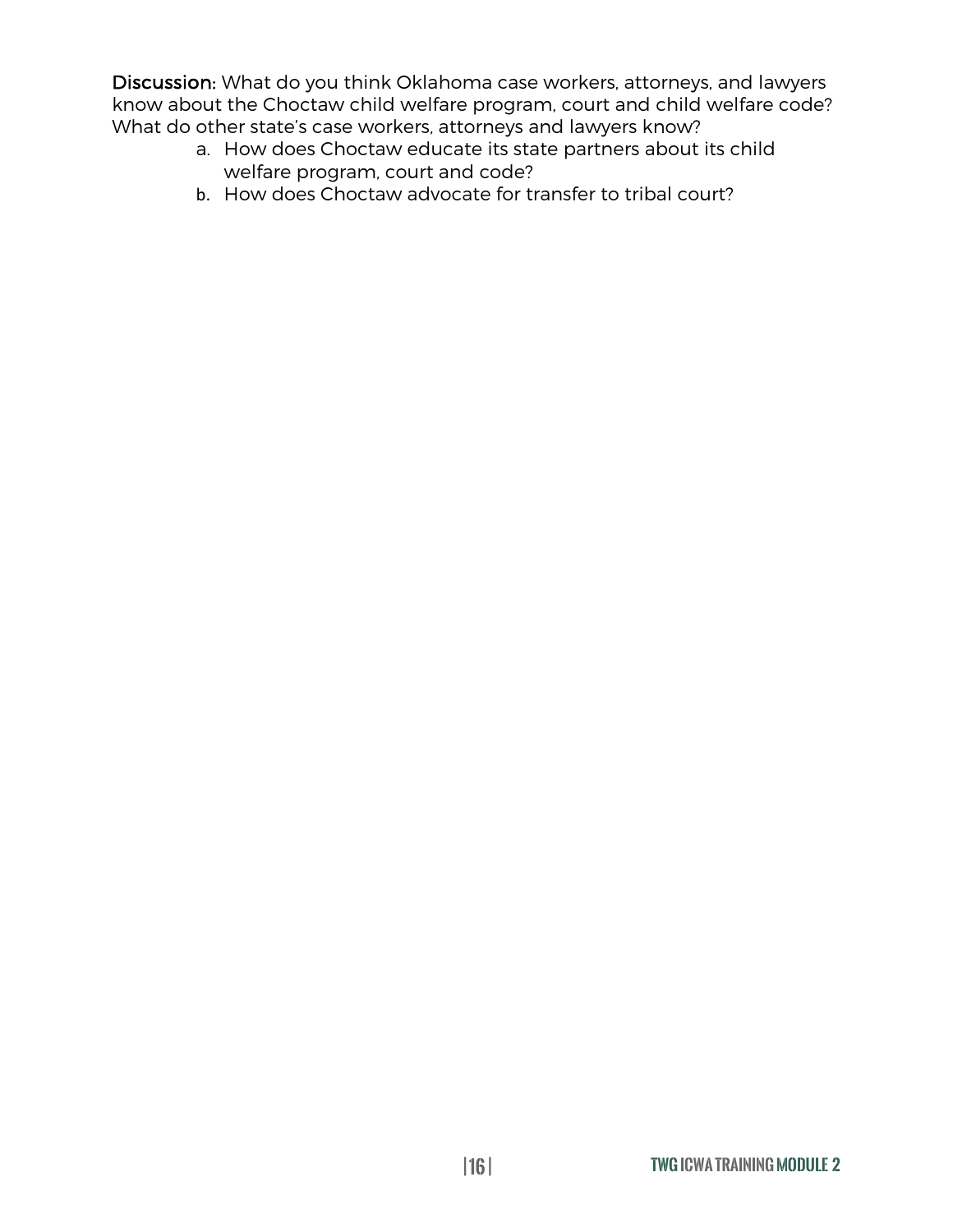## Discussion 3: Active Efforts

(20 min) 1:10-1:30

#### Activity: But make it active!

Pretend you are a state caseworker (regardless of your current position!). Below are efforts that would likely be considered "reasonable," what should you, the state caseworker, do in an ICWA case to make them "active."

| <b>Reasonable Effort</b>                                                                      | <b>Active Effort</b>                                                                                                                                                                       |
|-----------------------------------------------------------------------------------------------|--------------------------------------------------------------------------------------------------------------------------------------------------------------------------------------------|
| Engage the parents<br>in drafting a case<br>plan                                              | Example: Engaging the tribal case worker, extended<br>family and any elder mentors in drafting a case plan.<br>Facilitate a family team decision-making process to<br>craft the case plan. |
| Refer parent to<br>relevant services (e.g.,<br>counseling, parenting<br>class, or housing)    |                                                                                                                                                                                            |
| Arrange weekly<br>visitation                                                                  |                                                                                                                                                                                            |
| Ask parent about<br>possible family<br>placements                                             |                                                                                                                                                                                            |
| Provide foster parents<br>with basic health and<br>family information<br>about the child(ren) |                                                                                                                                                                                            |
| Send Choctaw your<br>court reports prior to<br>the hearing                                    |                                                                                                                                                                                            |
| Tell parent to attend<br>AA meetings<br>regularly per court<br>order                          |                                                                                                                                                                                            |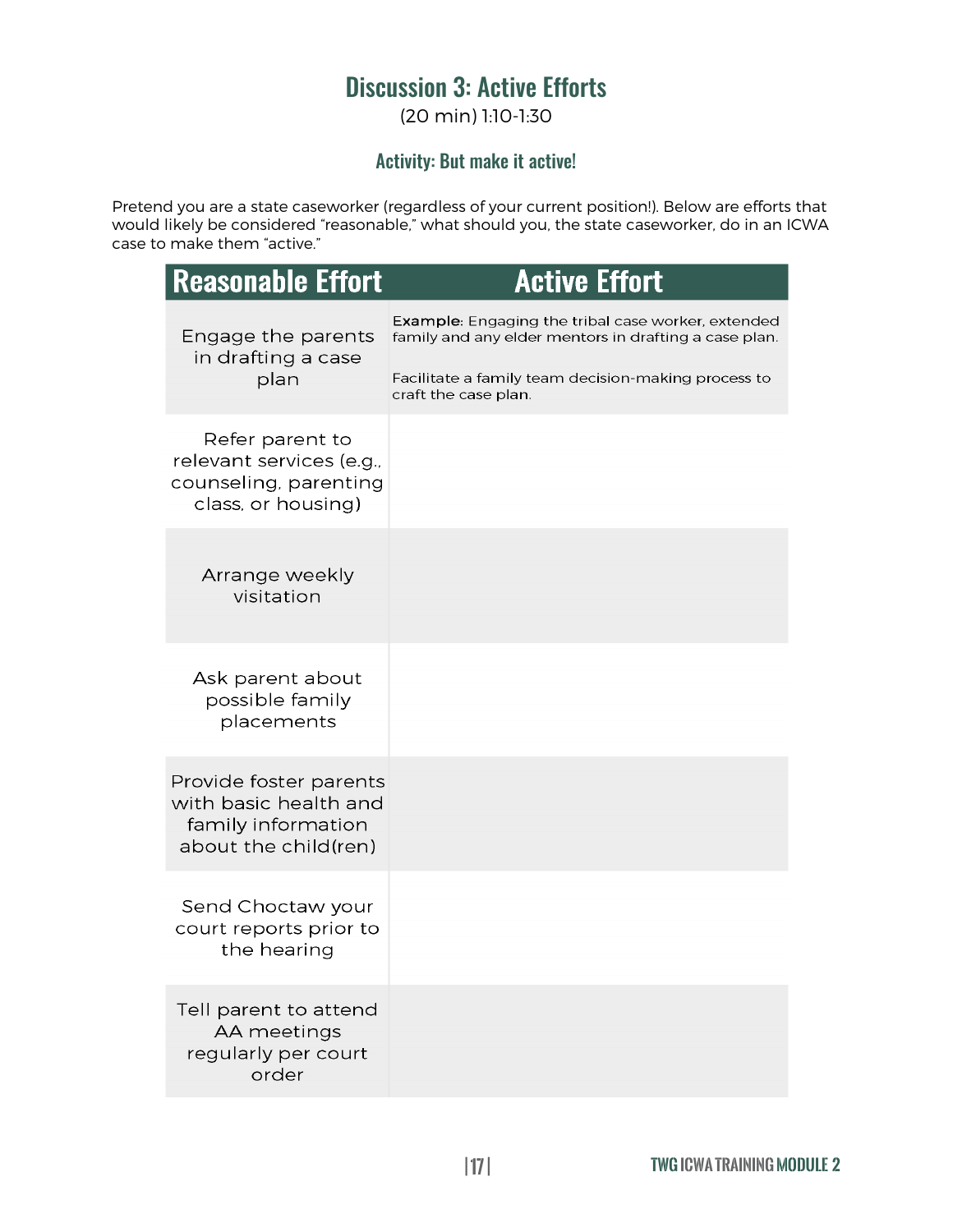#### Activity: Let's see what we've got…

On the next page, create a service map of the services Choctaw can offer. List all the services you can think of, be creative!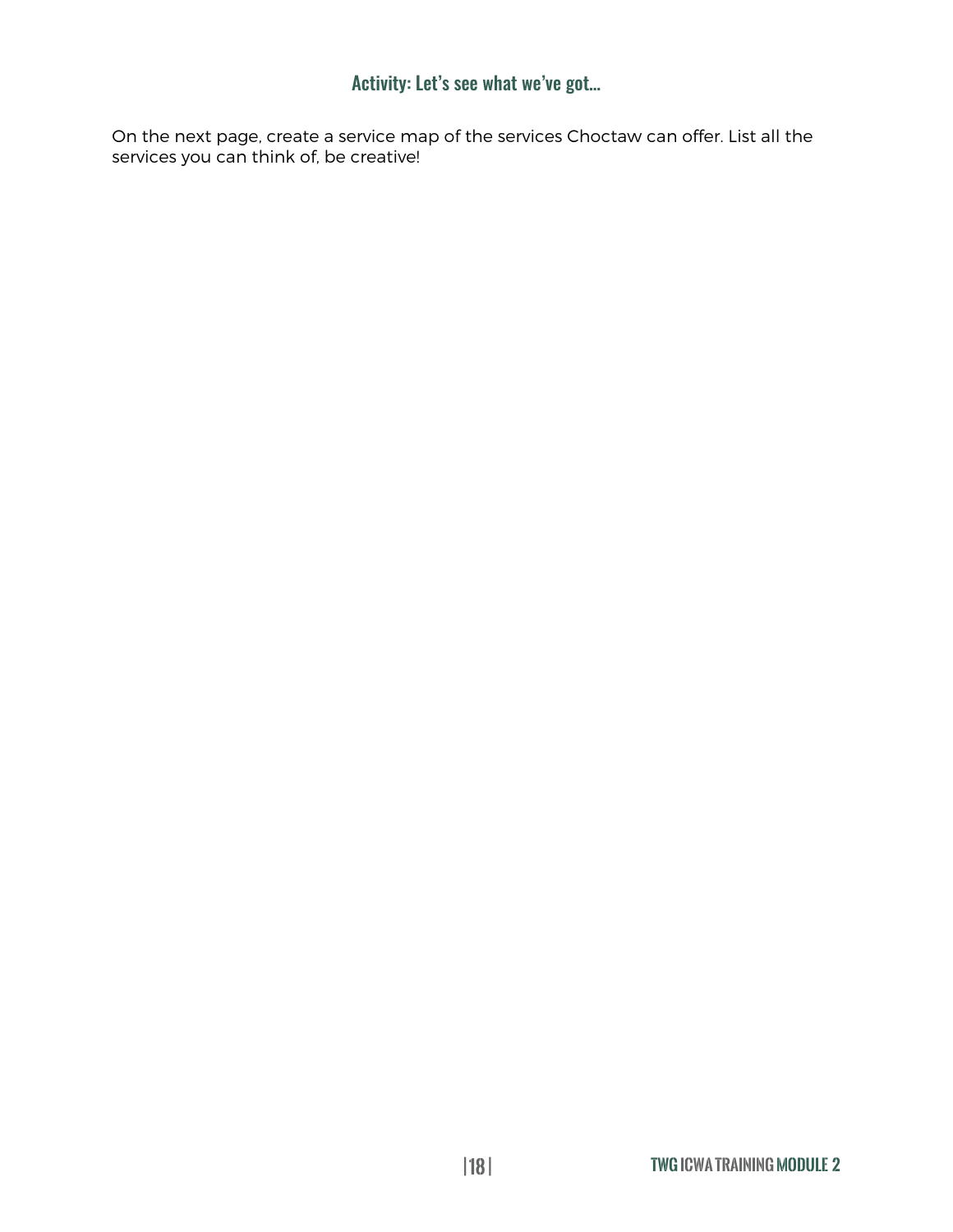| Housing                    |  |
|----------------------------|--|
| Corresponding Legal Issues |  |
| <b>Health Care</b>         |  |
| Domestic Violence          |  |
| <b>Substance Abuse</b>     |  |
| <b>Mental Health</b>       |  |
| <b>Parental Support</b>    |  |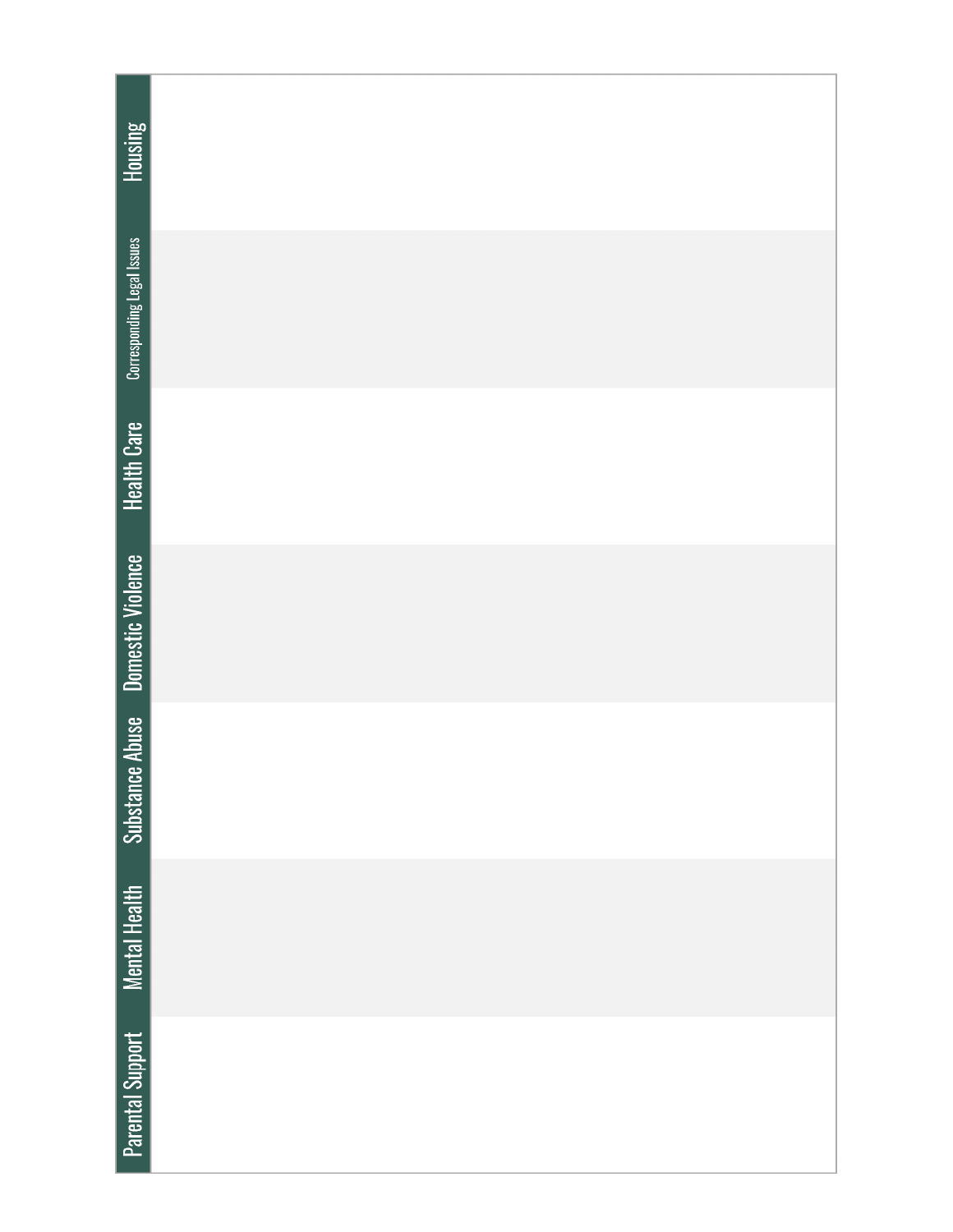Discussion: Does the state know about these services? Do members? How can Choctaw provide better community education on the services?

What can Choctaw offer out-of-state families in these areas of support?

Who helps coordinate all of these services? Do case managers have the tools they need to fill this role? Is there a forum or place that service providers talk to one another? Are there services agreements (MOUs) in place to coordinate these services?

Now go back to the service map. What services are missing/does Choctaw still need to help families be successful?